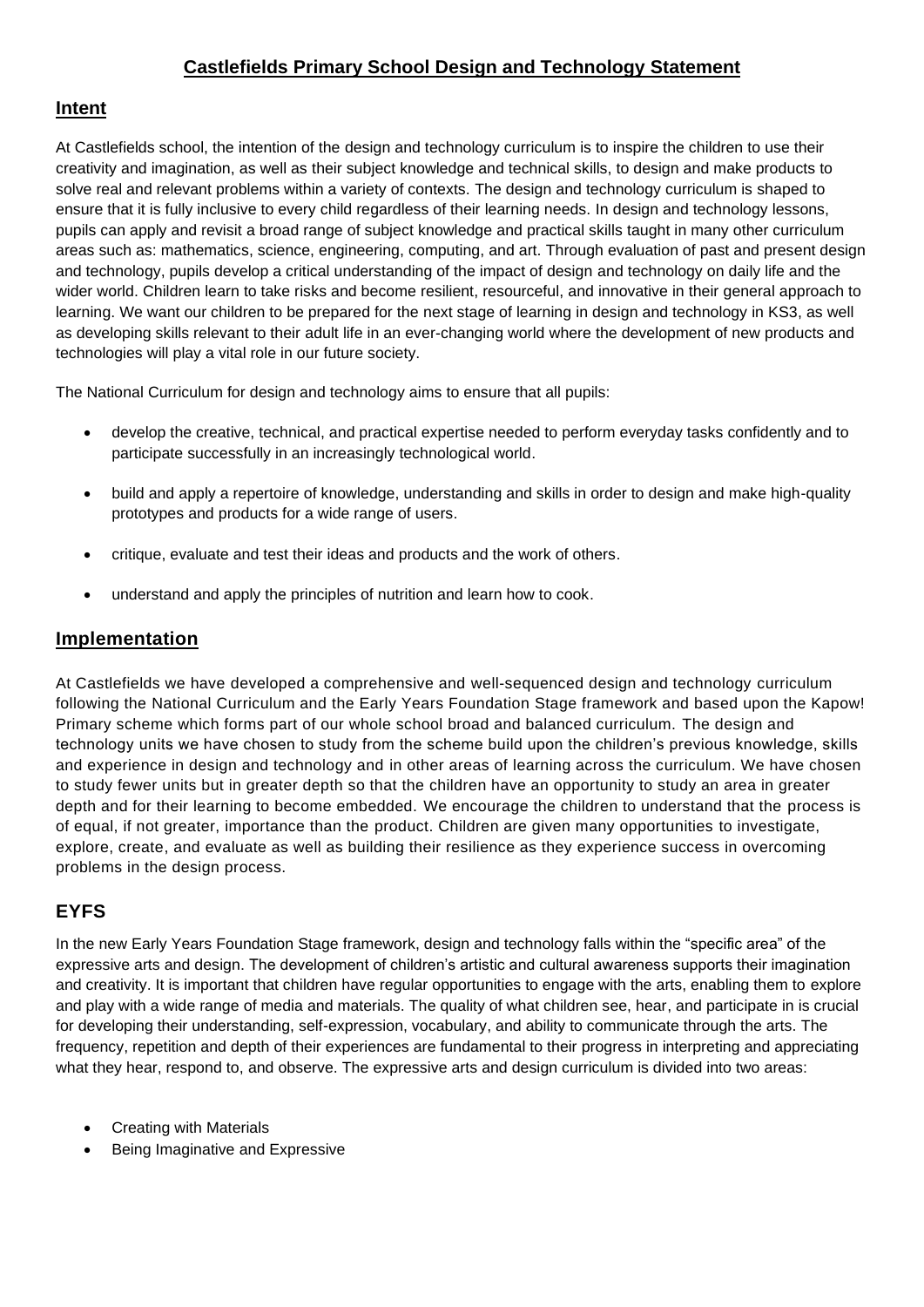The Early Learning Goals for creating with materials state that children working at the expected level of development will:

- safely use and explore a variety of materials, tools, and techniques, experimenting with colour, design, texture, form, and function.
- share their creations, explaining the process they have used.
- make use of props and materials when role playing characters in narratives and stories.

# **Key Stage 1**

Through a variety of creative and practical activities, pupils are taught to design and make in a range of relevant contexts e.g., home, school, gardens and playgrounds, the local community, industry, and the wider environment.

**Design** - Pupils are taught to design purposeful, functional, appealing products for themselves and other users, based on design criteria. Pupils are taught to generate, develop, model, and communicate their ideas through talking, drawing, templates, mock-ups and when appropriate information and communication technology.

**Make** – Pupils are taught to select from and use a range of tools and equipment to perform practical tasks e.g., cutting, shaping, joining, and finishing. Pupils are taught to select from and use a wide range of materials and components including construction materials, textiles, and ingredients, according to their characteristics.

**Evaluate** – Pupils are taught to explore and evaluate a range of existing products and to evaluate their ideas and products against design criteria.

**Technical Knowledge** – Pupils are taught to build structures, exploring how to make them stronger, stiffer, and more stable. Pupils are taught to explore and use mechanisms e.g., levers, sliders, axles, wheels in their products.

**Cooking and Nutrition** – Pupils are taught to use the basic principles of a healthy and varied diet to prepare dishes and to understand where food comes from.

## **Key Stage 2**

Through a variety of creative and practical activities, pupils are taught the knowledge, understanding and skills needed to engage in an iterative process of designing and making in a range of relevant contexts e.g., home, school, leisure, culture, enterprise, industry, and the wider environment.

**Design** – Pupils are taught to use research and develop design criteria to inform the design of innovative, functional, appealing products that are fit for purpose and aimed at particular individuals or groups. They are taught to generate, develop, model, and communicate their ideas through discussion, annotated sketches, cross-sectional and exploded diagrams, prototypes, pattern pieces and computer aided design.

**Make** – Pupils are taught to select from and use a wider range of tools and equipment to perform practical tasks accurately e.g., cutting, joining, shaping, or finishing. They are taught to select from and use a wider range of materials and components, including construction materials, textiles, and ingredients according to their functional properties and aesthetic qualities.

**Evaluate** – Pupils are taught to investigate and analyse a range of existing products and to evaluate their ideas and products against their own design criteria and consider the views of others to improve their work. They are also taught to understand how key events and individuals in design and technology have helped to shape the world

**Technical Knowledge** – Pupils are taught to apply their understanding of how to strengthen, stiffen and reinforce more complex structures. They are taught to understand and use mechanical systems in their products e.g., gears, pulleys, cams, levers, and linkages. They are taught to understand and use electrical systems in their products e.g., series circuits incorporating switches, bulbs, buzzers, and motors. They are taught to apply their understanding of computing to program, monitor and control their products.